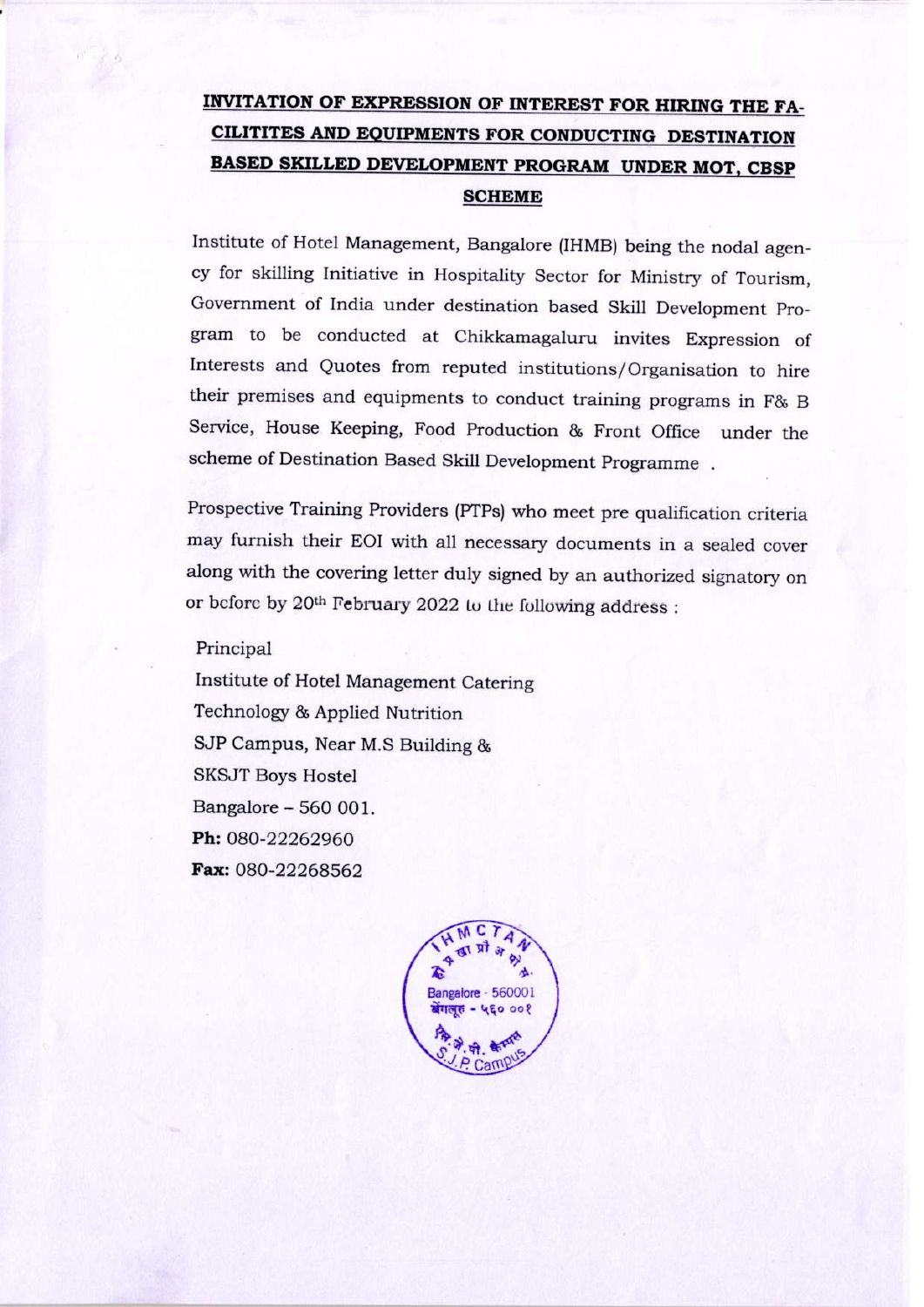IHMB reserves the right to extend the last date indicated above if required.

### 1) OBJECTIVE OF THIS INVITATION FOR EOI

The objective of this EOI is to solicit proposals from Private Training Providers(PTP) for hiring their facilities for conducting skill courses in the Organized Hospitality sector for various duration according to the courses.

### 2) AUTHORITY ISSUING INVITATION FOR EOI

The invitation for EOI is issued by IHMB on behalf of Ministry of Tourism, Government of India and is intended to shortlist potential and reputed agencies who will hire their Premises and equipment for the skill initiatives. The decision of IHMB with regard to the short listing TPs through this EOI will be final and its reserves the right to reject any or all the EOI received without assigning any reason.

### 3) THE FOLLOWING TABLE INDICATES IMPORTANT MILESTONES AND TIMELINES FOR COMPLETION OF BIDDING ACTIVITIES

| No. | <b>Miles-</b><br>tone                                                           | Date & Time                        |  |
|-----|---------------------------------------------------------------------------------|------------------------------------|--|
|     | Release of invitation for EOI                                                   | 14th February, 2022                |  |
|     | Last date & time for submission of 21 <sup>st</sup> February, 2022 on or<br>EOI | befor 5:00 p.m.                    |  |
|     | Opening of EOIs                                                                 | 22 <sup>nd</sup> of February, 2022 |  |
|     | <b>Evaluation of EOIs</b>                                                       | 22 <sup>nd</sup> of February, 2022 |  |
|     | Declaration of short list of PTPs                                               | 22 <sup>nd</sup> of February, 2022 |  |

4) AVAILABILITY OP THE DOCUMENTSINVITATION FOR THE EOI The EOI documents can be downloaded from the following website

## www.ihmbangalore.kar.nic.in

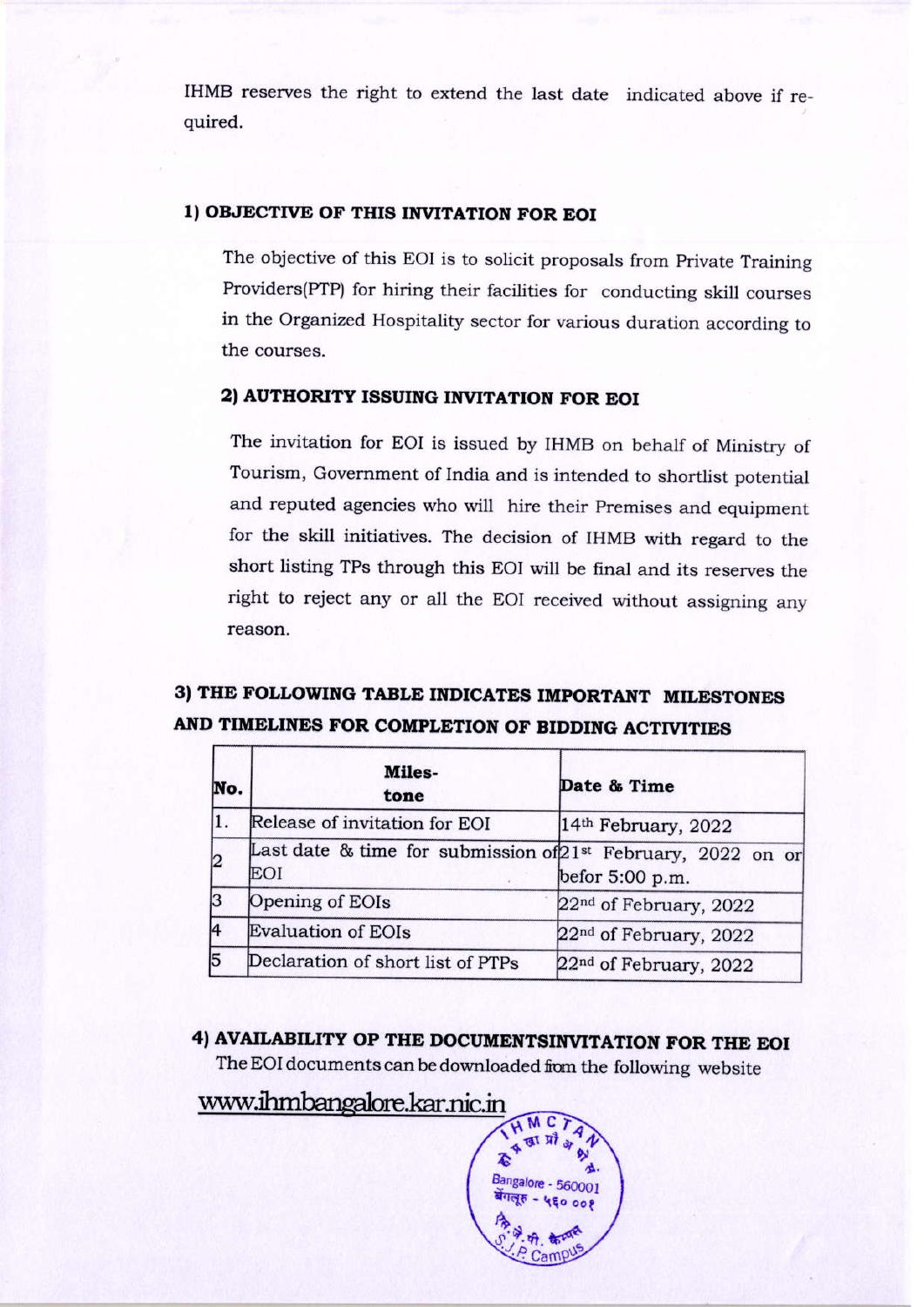# 5) ALL PTPs ARE REQUIERD TO READ CAREFULLY THE

INSTRUCTIONS, FORMS, TERMS, project requirements and other details in the EOI documents. Failure to furnish the complete information sought for in the EOI document or submission of a proposal not substantially responsive to the EOI documents in every respects will be at the PTPs risk and may result in rejection of the proposal.

## 7) VENUE AND DEADLINE FOR SUMISSION OF PROPOSAL

The EOI in complete form in all respects as specified in the invitation of EOI must be submitted to the Address given below:

Principal

Institute of Hotel Management Catering Technology & Applied Nutrition SJP Campus, Near M.S Building & SKSJT Boys Hostel Bangalore - 560 001. Ph: 080 - 22262960 Fax: 080 - 22268562

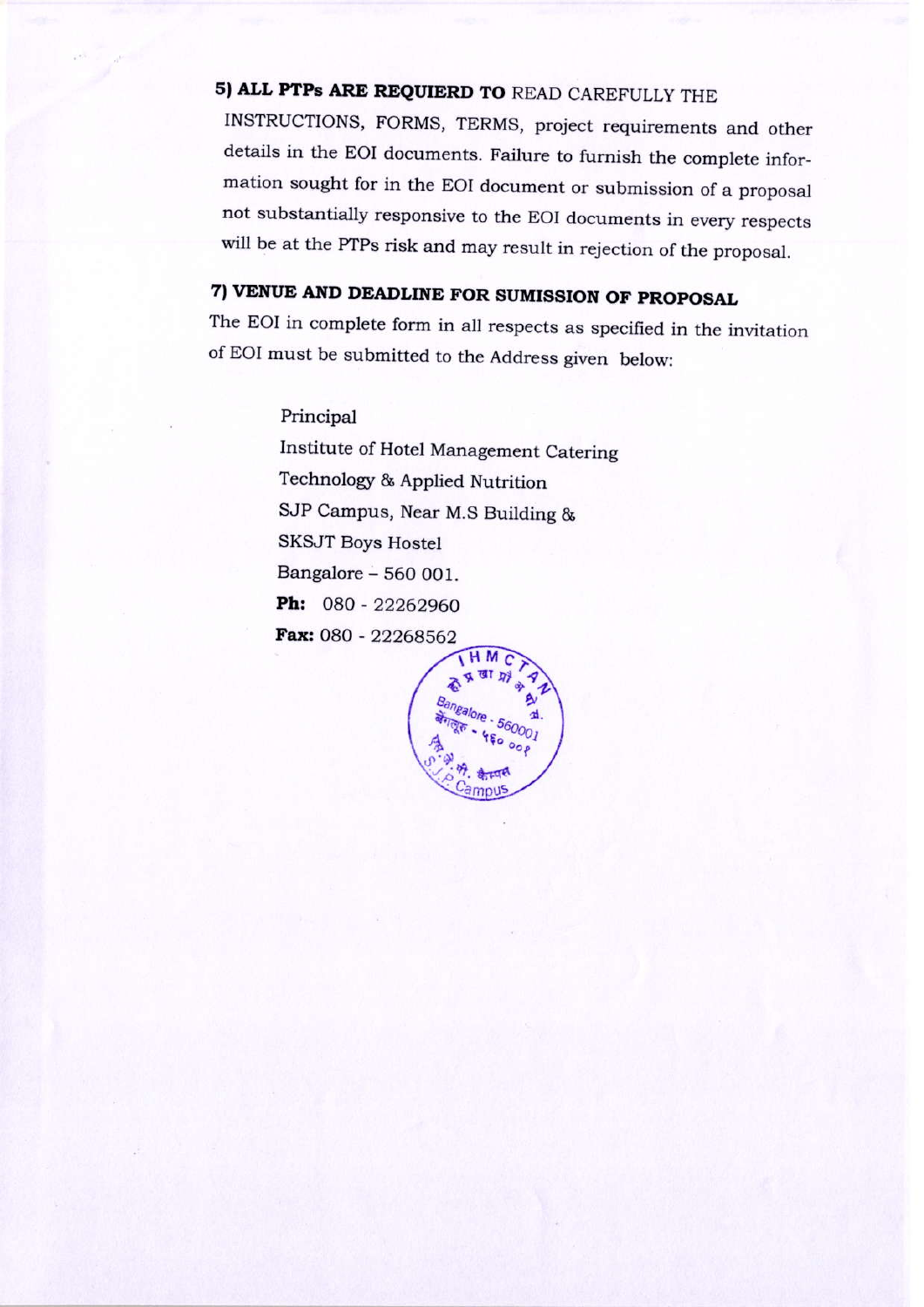Application form empanelment of Institutes / Organizations for conducting Training under Govt. of Karnataka "Skill Initiative" {For those Institutes which are not certitied by NSDC}

1. Name of the Institute / organization:

Pin:

Fax: Email:

2. Status of Registration (Copy of certificate to be enclosed as proof)

3. Recognition / empanelrnent by :

- A. AICTE
- b. National Skill Development Authority
- c. State Govt. / UT Administration

4. Infrastructure support available for the training Prograns and the rates Quoted per day basis.

a) Class room (s) (with size and sitting capacity)

b) Lab (s) for Housekeeping (Size, amenities and equipments)

c) Lab (s) for Food & amp; Beverage (Size, fixtures; furniture, capacity, equipments, crockery)

- d) Lab (s) for Food production (Kitchen Size, amenities, equipments, crockery, cutlery & utensils)
- e) Lab (s) for Bakery & amp; Patisserie (Size, amenities & amp; equipment)
- f) Lab for front Office and Computers : \_ (Size, amenities 8s equipment)

In all cases, photographs to be attached.